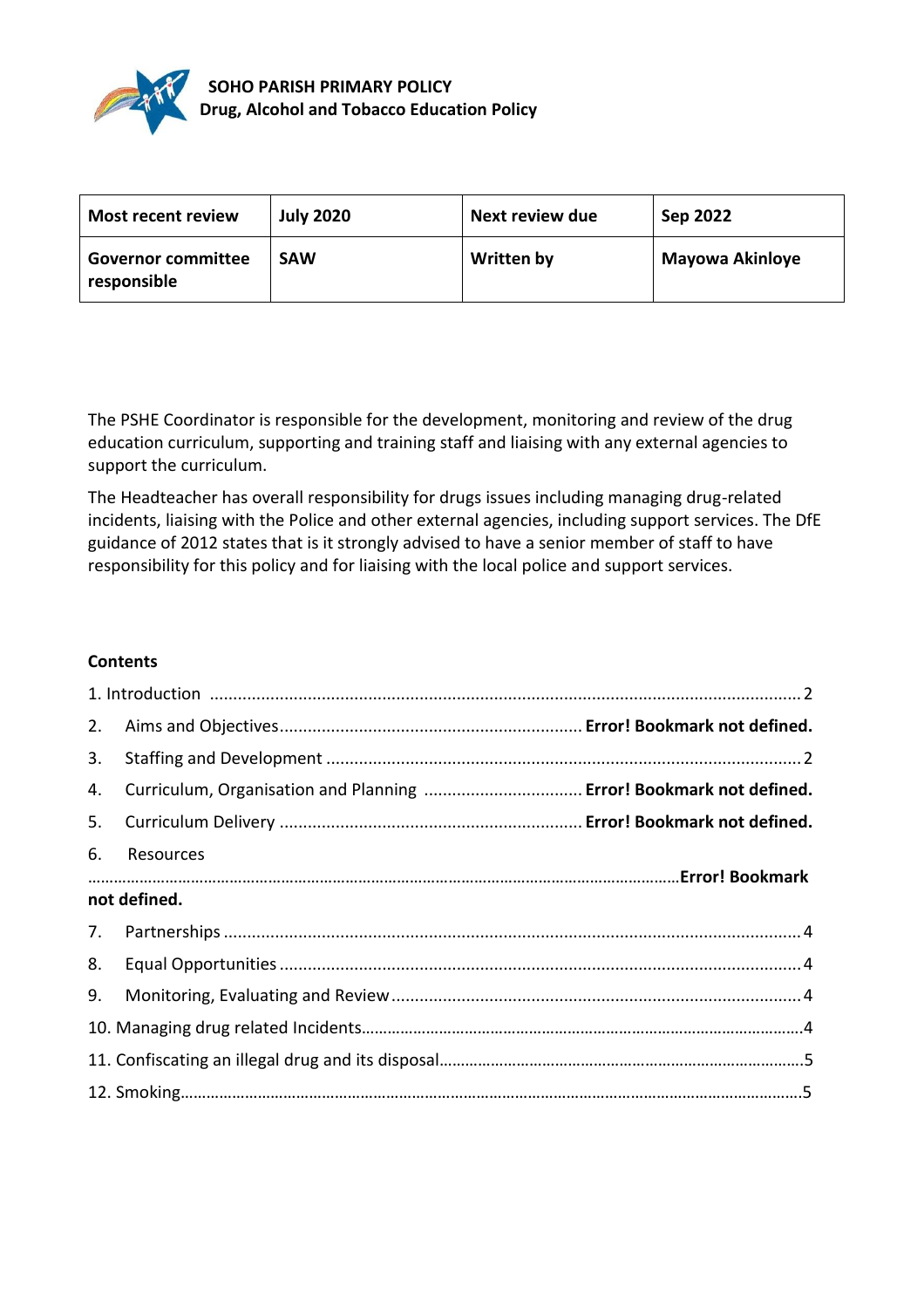# **1. Introduction**

At Soho Parish School, we recognise the increasing drug use in society. The acquisition of knowledge, understanding and skills which enable young people to consider the effects of drugs on themselves and others is therefore of vital importance.

**The term 'drug', throughout this document, includes medicines as well as tobacco, alcohol, illegal drugs, solvents and glues. We recognise the importance of exploring the beneficial use of drugs as medicines as well as the harmful effects of drug misuse.**

The now compulsory Health Education (part of the new PSHE curriculum) for Primary Schools states that: *'Pupils should know the facts about legal and illegal harmful substances and associated risks, including smoking, alcohol use and drug-taking.'*

As well as this, section 2.1 of the National Curriculum framework states:

'Every state-funded school must offer a curriculum which is balanced and broadly based and which:

- Promotes the spiritual, moral, cultural, mental and physical development of pupils at the school and of society.
- Prepares pupils at the school for the opportunities, responsibilities and experiences of later life.'

These duties are set out in the 2002 Education Act and the 2010 Academies Act. Schools also have statutory responsibilities in relation to promoting pupil wellbeing and pupil safeguarding (Children Act 2004) and community cohesion (Education Act 2006). PSHE education plays an important part in fulfilling all of the responsibilities.

This policy applies to School premises, day trips, and residential visits.

## **2. Aims and Objectives**

This school believes that the essential aim of drug education should be to give pupils the facts (appropriate to their age and level of understanding), to emphasise the benefits of a healthy lifestyle and to give children the knowledge and skills to make informed and responsible choices now and in later life.

We have prioritised the following objectives:

- To promote pupils' self-esteem and confidence.
- To give accurate information about drugs.
- To consider and/or challenge attitudes pupils may have regarding drug use and misuse.
- To provide opportunities for pupils to be equipped with, and practise the skills they need to avoid the misuse of drugs.
- To help pupils to distinguish different drugs, consider their use misuse, benefits and harm.
- To minimise the harm from drugs to pupils.

# **3. Staffing and Staff Development**

All staff, including support staff, have access to professional development and support that relates to the drug education curriculum and its style of delivery.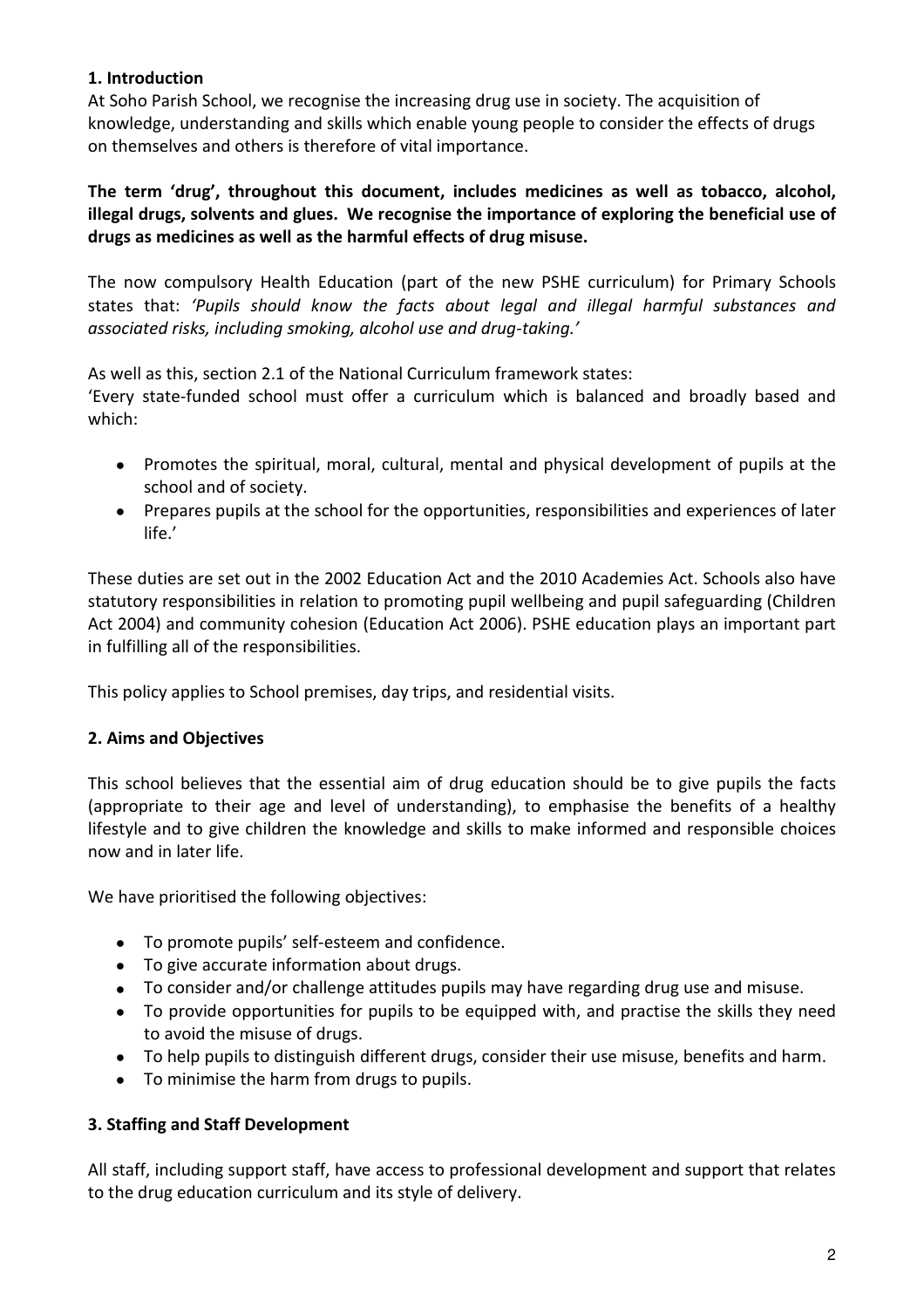## **4. Curriculum organisation and planning**

Drug education is delivered at Soho Parish through a combination of planned curriculum opportunities and whole school approaches. This will take the form of:

### **Discrete curriculum time**

By delivering, age appropriate sessions on 'Drug Education' as part of our Health Education curriculum every year from Year 3 to Year 6 including aspects such as media influence, risk management and decision-making.

#### **Through and in other curriculum areas** By identifying and planning for opportunities within other curriculum areas especially within Science

Teaching about safety and relationships as part of Relationship Education contributes to how schools approach the safeguarding of pupils. It helps them to recognise when they and others are at risk and equips them with the skills, strategies and language they need to take appropriate action.

### **5. Curriculum Delivery**

Teaching about drugs is provided as part of an integrated programme of Personal, Social and Health Education across the key stages. This programme is relevant to the needs and experiences of all pupils, is flexible, and develops, as pupils grow older. The programme is developed within a positive climate in which pupils and adults feel able to talk openly and honestly. In Key Stages 1 and 2 we use the PSHE and Wellbeing Framework for Primary Schools from the Health Education Partnership to teach Drug Education.

Here is where Drug Education or related topics are taught in our PSHE curriculum:

#### **Year 3**

Drug Education - Smoking & Basic First Aid

#### **Year 4**

Drug Education - Alcohol and Decision-making

#### **Year 5**

Drug Education – Legal and Illegal Drugs

#### **Year 6**

Drug Education – Drugs, risks and the Media

In order to effectively cover all aspects of drug education, a wide range of teaching and learning styles will need to be employed. The school aims to deliver this area of the curriculum through a variety of approaches including Circle Time, working in pairs and groups as well as whole class, brainstorming, use of drama and role play, use of puppets, use of stories, involvement of other organisations and visitors.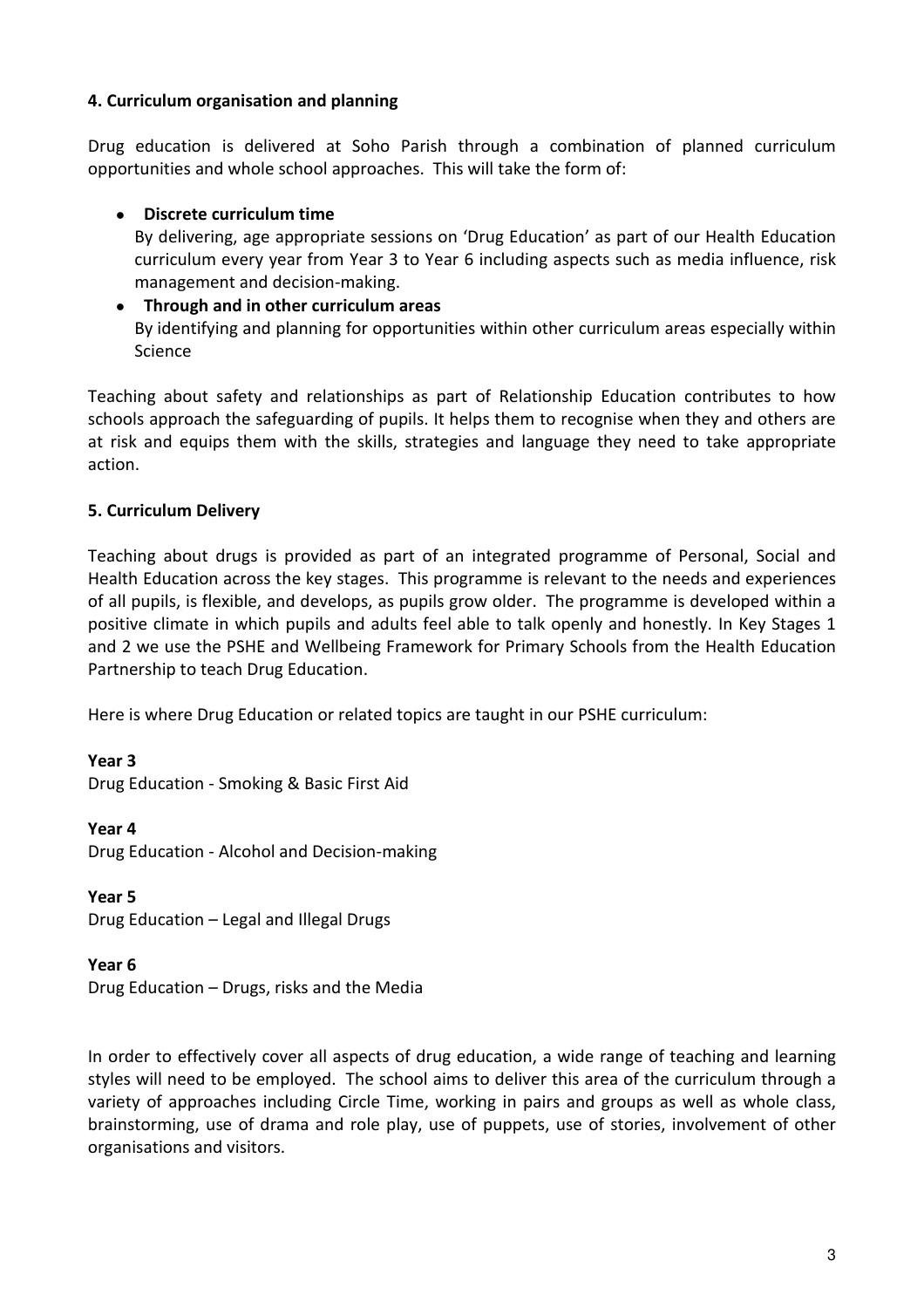### **6. Resources**

Resources that support this area of the curriculum will be up-to date, relevant to pupils and presented in ways that are consistent with the fundamental aims of PSHE.

In addition to existing resources, the school aims to review and update drug education resources regularly in accordance with budget allocation.

# **7. Partnerships**

Soho Parish values its work in partnership with parents and carers and with the wider school community and sees this as an essential element of developing this policy and the school's drug education programme. We also aim to support parents in their efforts to inform their children. We do this through newsletters and the school website.

## **8. Equal Opportunities**

Soho Parish has a commitment to Equal Opportunities and this will be built into all aspects of drug education. We recognise that some pupils with Special Educational Needs (SEN) may need more help than others in understanding what sorts of behaviour are/are not acceptable. Where pupils are taking prescribed medication they will be helped to distinguish between appropriate and inappropriate drugs.

## **9. Monitoring, Evaluation and Review**

Provision for drug education, including the personal development of pupils, will be monitored, evaluated and reviewed by The Senior Leadership Team, the PSHE co-ordinator and the class teachers. This will be done by checking that whole school drug education objectives are met, standards of teaching and learning expected are achieved, there are adequate resources and schemes of work are being taught appropriately.

## **10. Managing Drug Related Incidents**

We recognise that drug related incidents in primary schools are rare but recognise the need for clear procedures should an incident occur. In all cases the Headteacher/deputy head should be informed immediately. If there is any question of a medical emergency the school will immediately call for medical assistance. The Headteacher will be responsible for deciding next steps and support following any drug-related incidents and all factors influencing the incident will be taken into account. Following our Behaviour policy, exclusion may be appropriate in rare and serious cases.

All incidents will be recorded on CPOMS

## **11. Confiscating an illegal drug and its disposal**

School staff will not attempt to analyse or taste an unidentified drug, but will take temporary possession of any drug suspected of being a controlled drug for the purpose of protecting our pupils from harm or committing the offence of possession.